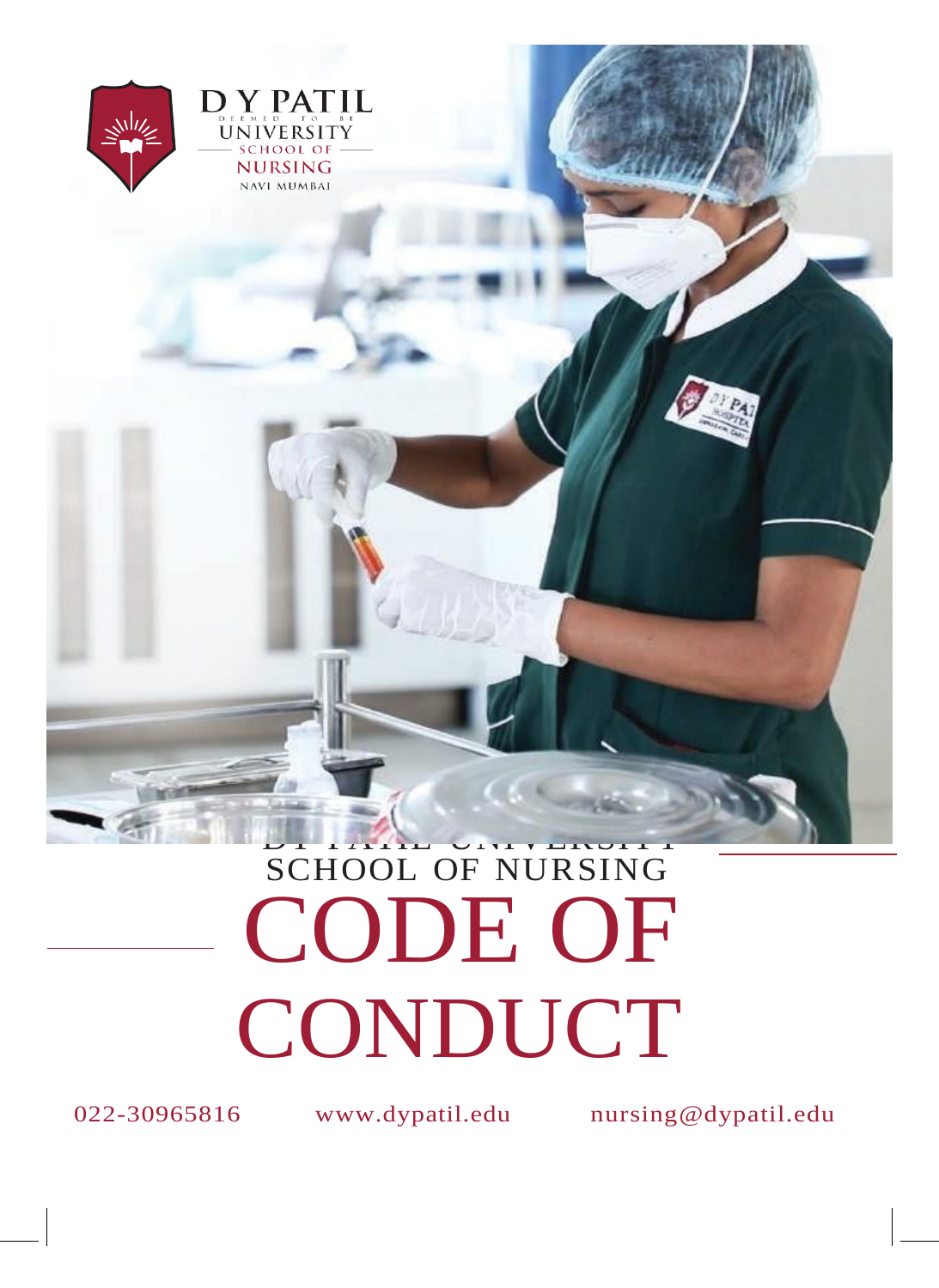*PREFACE*

Greetings from D Y Patil School of Nursing…!!



Hallmarks of D Y Patil University School of Nursing education include acquisition of skills and evidence based knowledge while building character and independence. Essential components of this education are innovation, truthfulness, insight and respect.

The School of Nursing Honor Code is based on the shared core values stated in the School's Values Statement. Each member of the School of Nursing community, whether student, faculty or staff, holds himself or herself and others to the highest standards based on the values of excellence, respect, diversity, integrity, and accountability.

Students enrolled in the D Y Patil University School of Nursing are expected to conduct themselves in a manner that upholds the values of this institution of higher education. Each student is obligated to refrain from violating academic ethics and maintaining high standards of conduct. In addition, the School of Nursing upholds the professional Code of Ethics established in the Code of Ethics for Nurses by Indian Nursing Council.

Students have a responsibility to society in learning the academic theory and clinical skills needed to provide nursing care. The clinical setting presents unique challenges and responsibilities while caring for human beings in a variety of health care environments.

The Code of Academic and Clinical Conduct is based on an understanding that to practice nursing as a student is an agreement to uphold the trust which society has placed in us. The statements of the Code provide guidance for the nursing student in the personal development of an ethical foundation and need not be limited strictly to the academic or clinical environment but can assist in the holistic development of the person.

The School of Nursing Honor Code is grounded in the following principles:

- Act with honesty and integrity in the performance of all academic assignments, examinations and in all interactions with others
- Engage in providing requested input to improve faculty understandingof the learning needs of students
- Respect self, faculty, staff, fellow students and members of the health team
- Respect and protect the confidentiality of information Advocate for patients' best interest
- Respect the diversity of persons encountered in all interactions
- Respect property
- Respect policies, regulations and laws
- Abstain from the use of substances in the academic and clinical setting that impair judgment or performance

Education is a passion for learning; it is a team effort, and we know that we as a team students, parents, teachers, and other supportive staff members working together can make every year a successful year for our students.

#### **Principal**

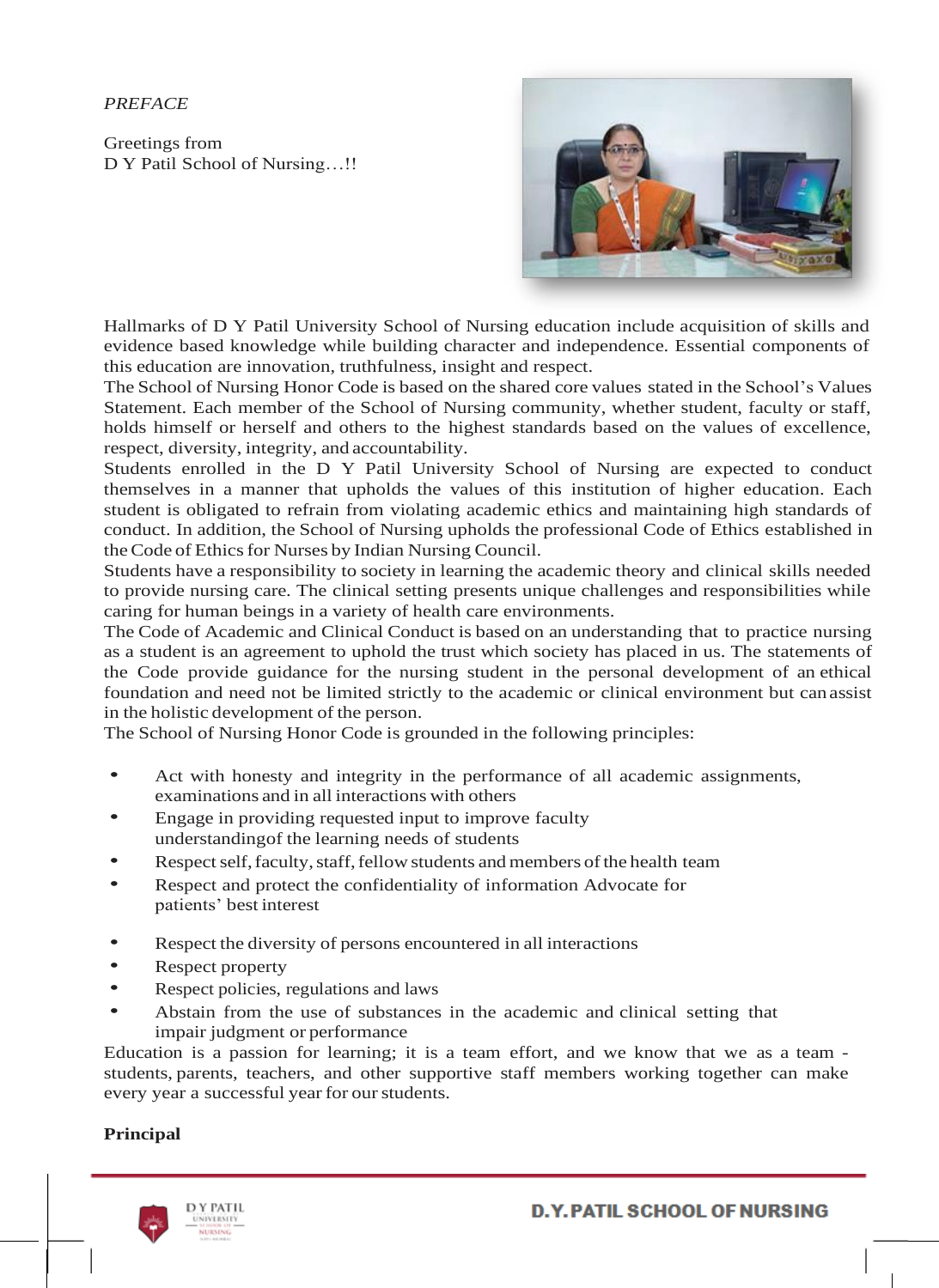This Student Code of Conduct document indicates the standard procedures and practices of D Y Patil University School of Nursing for all students enrolling with the Institute for pursuing varied courses. All students must know that it is incumbent upon them to abide by this Code of Ethics and Conduct (hereinafter referred to as the 'Code') and the rights, responsibilities including the restrictions flowing fromit.

That the Institute's Endeavour by means of enforcing this Code is to pioneer and administer a student discipline process that is egalitarian, conscientious, intellectual and expeditious; and providing a system which promotes student growth through individual and collective responsibility. Both students and parents should become familiar with this Student Code of Conduct, which is a document adopted by the institution and intended to promote college safety and an atmosphere for learning.

The Student Code of Conduct document is a general reference guide only and is designed to be in harmony with institutional policy and the Student Code of Conduct. Please be aware that it is not a complete statement of all policies, procedures, or rules that may be applicable in a given circumstance. If any parent of a student has questions about any of the material in this document they may please contact the teacher, Institutional counselor, or the college administrator.

#### **STATEMENT OF STUDENT RIGHTS**

Students at DYPUSON have the right to learn in a mutually respectful and safe environment. Respect for self, peers, faculty and school is expected of all students. Students are responsible for their choices and actions and are expected to conduct themselves ethically, responsibly, and compassionately. Students are expected to act in a manner that reflects positively on DYPUSON while at school, school sponsored events, school trips or in the wider community. It is our aim to nurture well-balanced, mature individuals who are able to take responsibility for their own actions and who will grow to be valued members of the community.

Subject to respect for the rights of others, every student enjoys the assurance of the full exercise of their rights that aims to promote a positive working and social environment.

#### **Statements, including, but not limited to the following septic rights:**

- 1. Students have the right to learn and to be free to expresstheir opinions, feelings and ideas.
- 2. Students have the right to be happy and to be treated with understanding and respect.
- 3. Students have the right to hear and be heard and the right to quiet times for learning and studying.
- 4. Students have the right to be safe and secure in school.
- 5. Students have the right to bring their belongings and materials to school and the right to utilize school materials.
- 6. The right to protest and to dissent in a peaceable manner and to join with others in other nonviolent form of common action.
- 7. The right to complain of injustice and to bring grievances to the appropriate offices of the college without fear of retaliation.
- 8. The right to attend functions and to utilize college facilities subject to prescribed rules.
- 9. The right to reasonable peaceful and quite environment in residential and academic facilities and to an atmosphere conducive to work study.
- 10. The right to privacy in one's assigned room, Subject to compliance with the college regulation and to the security of one's own property and property furnishing the common and public space at the college.

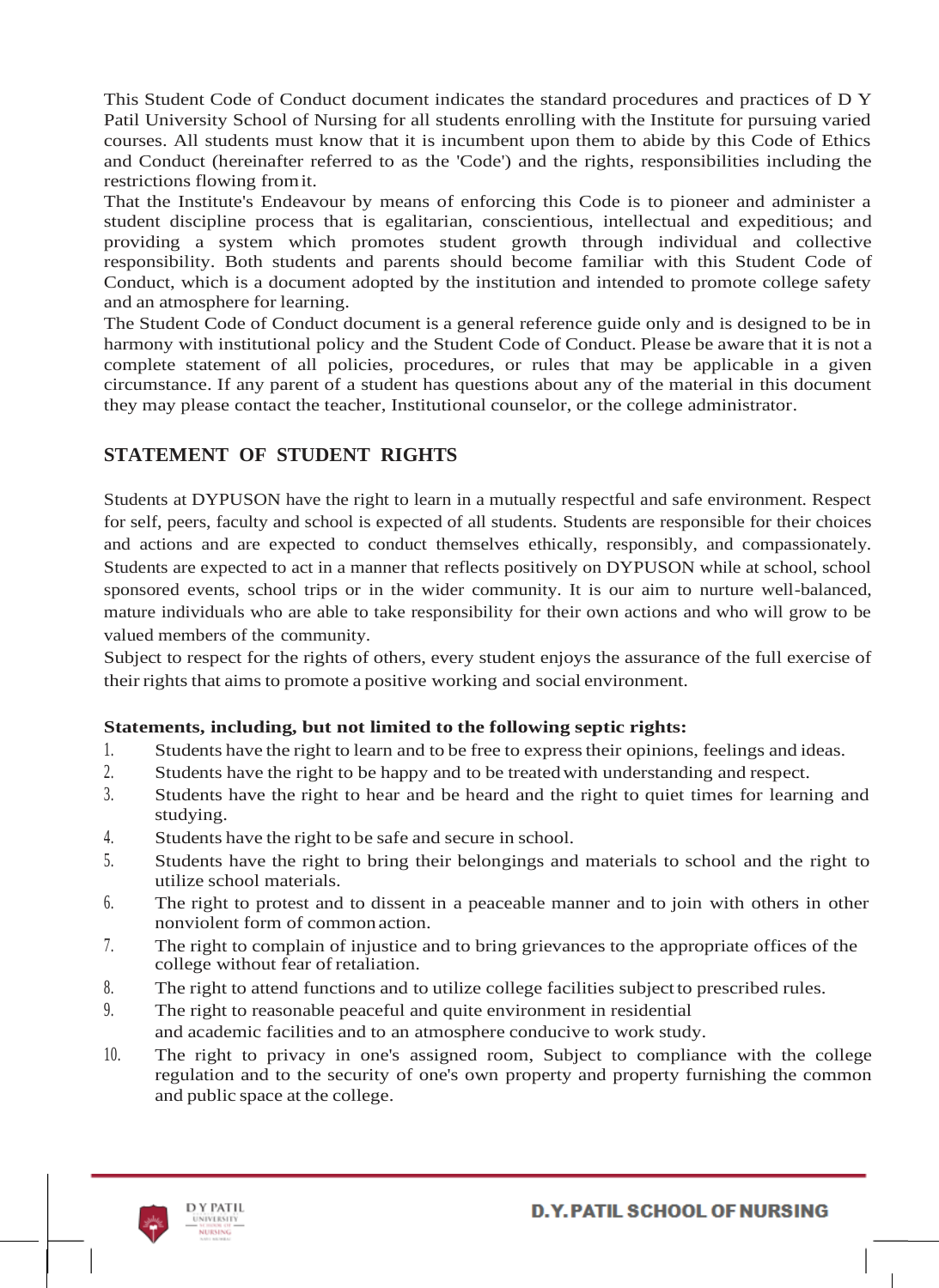- 11. The right, when participating in any aspect of life of the college or traveling to the respected clinical posting areas, to be free from harassment for reasons of one's race, religion, national origin, ethnic identification, age, political affiliation and / or belief, sexual orientation, gender, identity, gender expression, economic status or physical or mental disability
- 12. We, the faculty of D Y Patil Deemed to Be University, School of Nursing, believe that each individual / student has the innate ability to overcome barriers in achieving optimal fulfillment of theirpotentials. We believe that this ability of self-efficacy can be nurtured in every person. We accept and affirm that every student has the right to psychological & counseling support when they need it. Students can avail this facility in case of severe anxiety, excessive stress inability to adapt to current situation from the Guidance and Counseling Cell of the School.

## **Teachers Rights and Responsibilities**

All members of staff in the School have a professional obligation and commitment towards students. Teachers will:

- 1. Speak and act toward students and colleagues with respect and dignity and deal judiciously with them, always mindful of their rights and sensibilities.
- 2. Provide a caring, supportive and safe learning environment.
- 3. Respect the confidential nature of information concerning students and only give it to authorized persons.
- 4. Respect the privileged relationship with students and colleagues and refrain from exploiting those relationships for material, ideological or other advantage.
- 5. Corporal punishment of any kind is expressly forbidden, including the physical restraint of students, except in cases of ensuring student or Personal safety.

Consequences are delineated to allow students to reflect on their behavior and plan improvement which may involve the support of the Counselor, the parents and the teachers.

- Daily report/contract
- Temporary removal from class
- Conflict mediation/counseling
- Academic Behavioral Concern (ABC)
- Parent-Teacher Conference
- After School Detention
- Withholding certain privileges.
- Limiting access to internet if appropriate.

In order to encourage and facilitate a respectful supportive school environment where all students can learn in a conducive atmosphere we provide a structured Homeroom Advisory Programme through LMS with homeroom advisors and counselor support over the telephone. The 6 monthly progress reports with PTA facilitated understanding the environment at home and parent counseling. The Homeroom Advisory Programme seeks to:

- Reinforce student's sense of identity and cultural awareness.
- Develop inter-personal skills and respect for others.
- Foster student recognition and development of universal human values.
- Equip students with the skills to learn and acquire knowledge
- Help students develop personal health awareness
- Give students a support system to help them with personal concerns

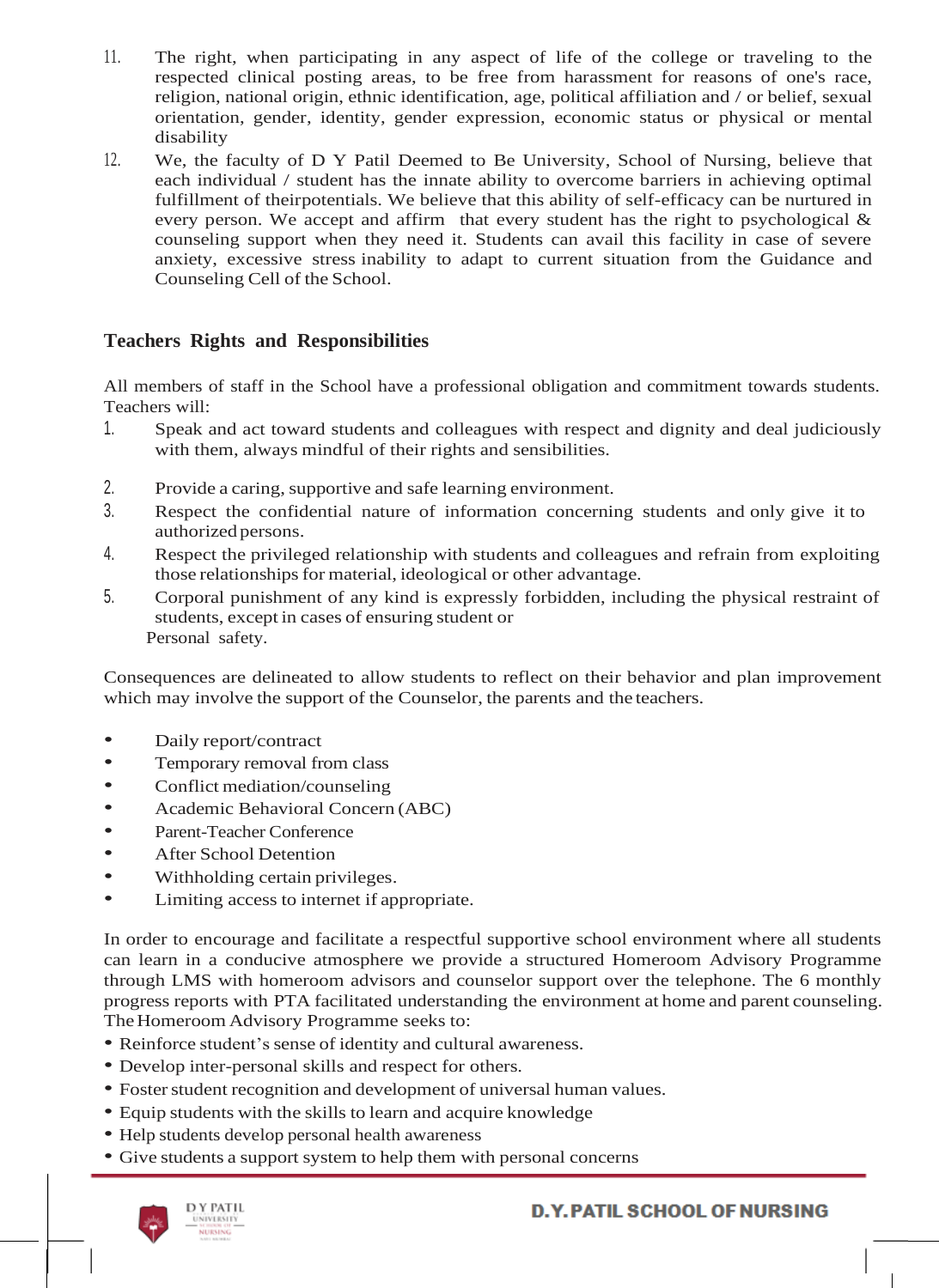The intention is that our homeroom programme, with counselor support, will lead to students conducting themselves according to our stipulated student code of conduct and displaying appropriate behavior at all times.

#### **Faculty**

- $\triangleright$  Abide by the rules and regulations of the College
- $\triangleright$  Respect the right and dignity of students in expressing their opinion
- $\triangleright$  Strive for holistic development of students and develop their personalities and at the same time motivate through personal counseling as and when needed.
- $\triangleright$  Perform the professional duties with integrity and devotion.
- $\triangleright$  Be punctual to the class, attending meetings, invigilation, college functions and national celebrations.
- $\triangleright$  Faculty members shall not be absent from the College without prior approval.
- $\triangleright$  Faculty to mentor their mentees and create a cordial relationship.
- $\triangleright$  Follow uniform dress code during important college functions.
- $\triangleright$  Wear identity cards at all times.
- $\triangleright$  Maintain dignity and decorum in dealing with superiors, colleagues and students.
- $\triangleright$  Abstain from using cell phones during class hours, examination duties and while attending meetings.
- $\triangleright$  Not to discriminate students on any grounds of caste, creed, religion, nationality, language etc.
- $\triangleright$  Not to demonstrate favoritism in assessment of students / attempt at victimization on any grounds.
- $\triangleright$  Not to disclose confidential information about management / students to anyone.
- $\triangleright$  Not to accept honorarium, fee or gift from students.
- $\triangleright$  To use the facilities/ amenities provided by the institution to discharge the duties and not for personal purpose.
- $\triangleright$  Strive to set an example to colleagues and students.
- $\triangleright$  Use social networking sites responsibly to ensure that neither personal/professional reputations nor the College's reputation is compromised by inappropriate postings.
- $\triangleright$  Maintain /preserve all needed documents meticulously.

#### **Principal**

- $\triangleright$  As the academic and administrative head, the principal should always be fair, honest, objective,
- $\triangleright$  Supportive, law abiding and should contribute for the growth of the institute.
- $\triangleright$  Prepare and execute the long term / short term plans towards the attainment of vision / mission of the college.
- $\triangleright$  Implement the policies approved by the Board of Trustees.
- $\triangleright$  Plan the budgetary provision and implement the same.
- $\triangleright$  Maintain the discipline and decorum of the institution.
- $\triangleright$  Formulate and oversee the coordination among various statutory committees and non-statutory bodies
- $\triangleright$  Exhibit highest integrity and outstanding leadership.
- $\triangleright$  Monitor the admissions, examinations and evaluation for smooth functioning of the system.
- $\triangleright$  Co-ordinate and motivate the faculty, administrative authorities and the supporting staff.
- $\triangleright$  She along with all the staff working under her is singularly and collectively responsible to the Board of trustees, University, State Government, UGC, students and parents for the smooth and effective functioning of the college.
- Direct and monitor the administration of academic programs and general administration of the college .
- $\triangleright$  Strive for excellence / continuous improvement in education and academic services.
- $\triangleright$  Promote research culture and industry interaction.
- $\triangleright$  Empower staff and students to reach their maximum potential.

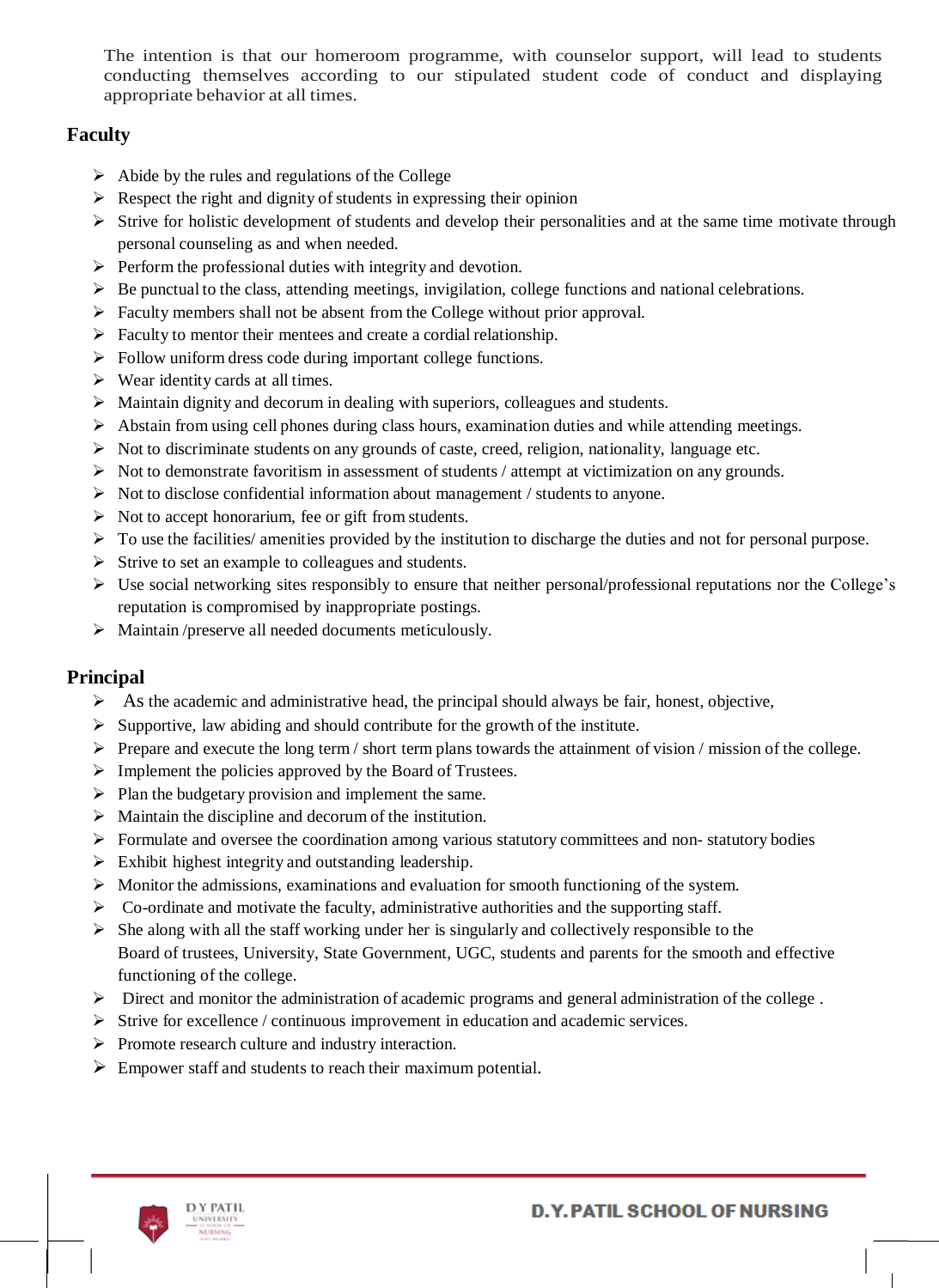#### **Non-teaching/Supporting staff**

- $\triangleright$  Abide by the rules and regulations of the College.
- $\triangleright$  Maintain punctuality in reporting to the office.
- $\triangleright$  Discharge duties/ responsibilities meticulously and effectively.
- $\triangleright$  Wear the ID cards at all times
- $\triangleright$  Maintain honesty, integrity and equality in all activities.
- $\triangleright$  Exhibit respect/ care in dealing with faculty/ students/ parents/ public and all stakeholders.
- Maintain /preserve all needed documents meticulously.
- $\triangleright$  Supporting staff are expected to proceed in their daily duties in a professional manner.
- $\triangleright$  Not to be absent from the office without prior approval. Carry out the University/ UGC/ other academic bodies regarding work assigned by the principal.
- $\triangleright$  Non-teaching staff assigned to lab be responsible for cleanliness and maintenance of labs.

# **GENERAL INFORMATION**

This document is for informational purposes and is not a contract. The School of Nursing reserves the right to change any provision or requirement at any time without notice in order to ensure compliance with accreditation standards. Changes in such vital areas as curriculum or requirements for graduation will not be made retroactively unless they are to the students' advantage and can be accommodated within the remaining time before graduation.

The D Y Patil University School of Nursing Student Code of Conduct documents designed as a student resource to retrieve its pertinent policies and procedures. The vast majority of the information is online; therefore, the actual web sites are listed for the official information on policies and procedures. Where information is not available elsewhere online, a brief description is provided. Additional information can be obtained from the School of Nursing. Students are responsible to know and adhere to all established policies and procedures of the D Y Patil University School of Nursing.

## **Rules & Regulations**

*The Rules and Regulations of the College are framed by the Management, Principal and faculty of the College to ensure a peaceful campus atmosphere.*

## **A. Conduct and Discipline of students**

- 1. It shall be the bounden duty of every student to abide by the rules and regulations of the college, and to conduct himself/herself with discipline and decorum in all places and under all circumstances.
- 2. Each student shall conduct herself/himself, within the campus of the Institute in a manner befitting a student of a prestigious Institute. Each student shall show due respect and courtesy to the teachers, administrators, Staff of the Institute, and to the visitors and residents of the Institute, and good behavior towards fellow students.
- 3. The students are advised to keep themselves aware of and follow the Institute rules. They are also advised to go through detailed Hostel rules and Prevention of Ragging rules given separately.
- 4. Ignorance of rules shall not be an excuse for violation
- 5. Every student must obtain on admission, the Identity Card which must have his/her photograph attested and wear the identity card on person whenever he/she is on the college premises and hospital, and present it for inspection on demand. Failure to do so would result in a fine of

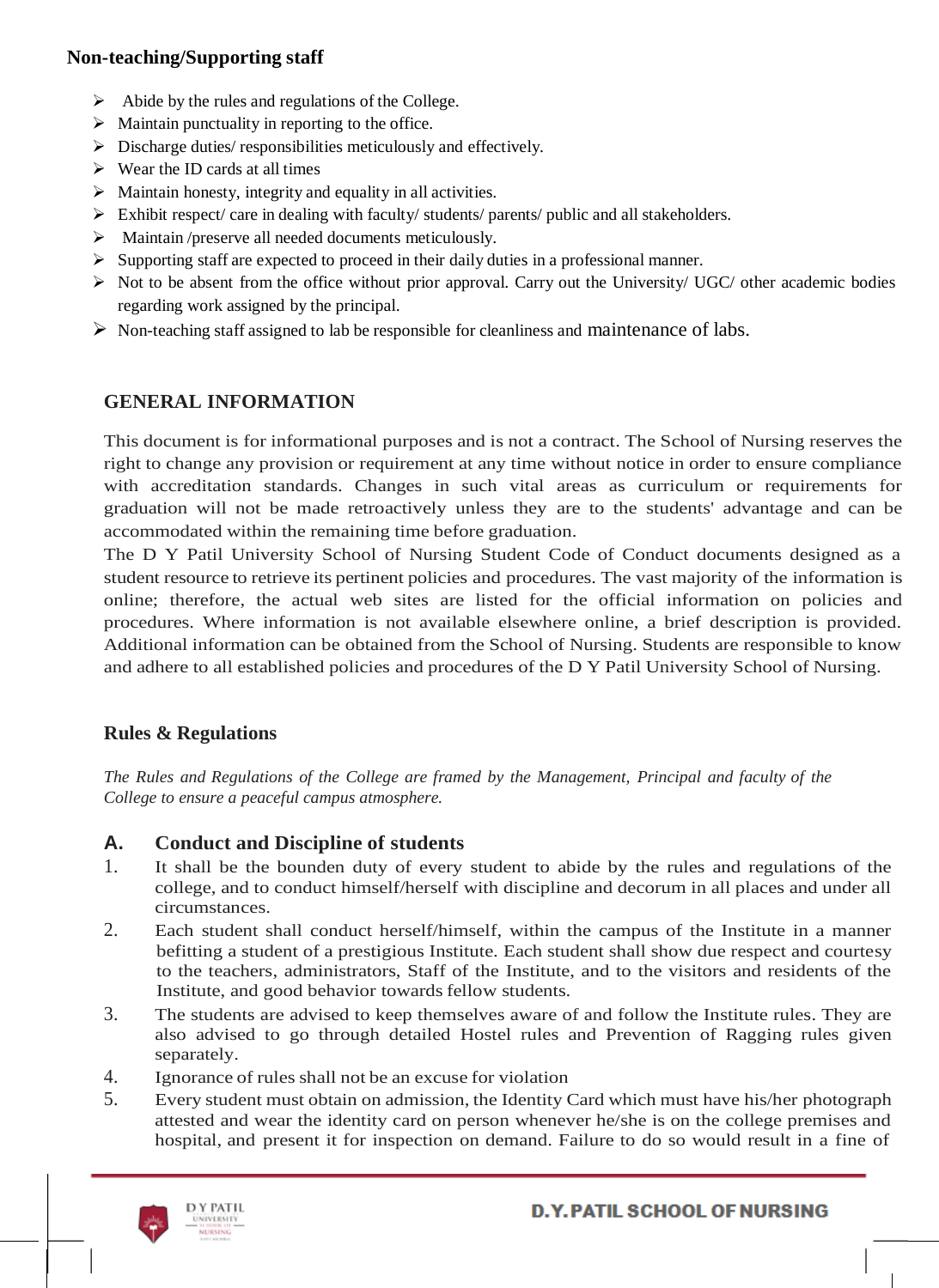Rs.25 /-

- 6. Studentsshall do nothing inside the College that will in any way interfere with its orderly conduct and discipline.
- 7. Every student shall care for the college property and shall do everything in his/her power to preserve cleanliness and tidiness of the furniture, building and the premises. Students shall not disfigure the walls, doors, windows, furniture etc. with bills, engraving etc. Students are not allowed to move the furniture (e.g. Chairs and tables) from the allotted classrooms. A fine of Rs.25 /- would be charged if the student is found sitting on a table/ chair handle or on any other furniture, not meant for sitting. Also, students will not dismantle any furniture from any classroom without the prior permission of the class coordinator.
- 8. The loss or damage or disfigurement caused to the college articles will be made good by realizing double the loss or damages so incurred from the concerned students or through a collective fine covering all the students.
- 9. Students shall be clean and decorous in dress, language and behavior.
- 10. Students should not leave their books, valuables and other belongings in the classroom. Valuables should not be brought to the College.
- 11. The College is not responsible for lost property. However, student may make a claim for lost property at the office, if it is deposited in the College Office.
- 12. Students shall observe all safety precautions. The institute is not responsible for any accident, of whatever nature, in the institute, hostel, workshop, playground and during any training or educational tour/trip
- 13. Students who may be free during class-time shall not loiter on the Veranda or on the premises of the college. During such time they are to be in their Classroom/ Library/ Reading room.
- 14. Students are expected to speak only in English in the College and clinical practicals. Students are expected to reach the respective clinical area on time in appropriate uniform and with complete pocket articles and college identity card. If they fail to do so they will be sent back home. Students are not permitted to leave the clinical area before completion of duty. They are not permitted to leave one clinical area and move to other without the prior permission ofclinical representatives.
- 15. Students must pay their fee/dues on or before the prescribed deadline failing which a fine will be charged @ Rs. 50/day. If a student leaves the course before completion, he/she will be required to pay the fee for the entire course.
- 16. Students shall not invite or encourage outsiders to enter the campus. Parents and guardians may meet the Principal and any teacher with their prior permission.
- 17. Indecent behavior towards the opposite sex will not be tolerated.
- 18. The Institute has a coherent and a effective anti-ragging policy in place which is based on the 'UGCRegulation on Curbing theMenace of Ragging in Higher Educational Institutions, 2009 [hereinafter referred to as the 'UGC Regulations']'. A student found guilty by the committee will be suspended from classes and academic privileges. Any unfavorable encountered experience is to be reported to Anti Ragging committee as per Supreme Court order. If a student or a group of students or the entire students have any grievance of any kind what so ever, it is to be brought to the attention of the Grievance cell. This cell will comprise representatives of staff and student body. Anti-ragging squad will support the functioning of the Anti-ragging committee.
- 19. Students should note that sexual misconduct or harassment encompasses a range of conduct, including but not limited to sexual assault, unwanted touching or persistent unwelcome comments,

E-mails or pictures of an insulting or degrading sexual nature, which may constitute harassment, which shall depend of the circumstances of each case. In case of any such issues must be reported to the Sexual Harassment Redressal Committee of the School.

20. Smoking, use of alcohol and drugs are strictly prohibited in the college

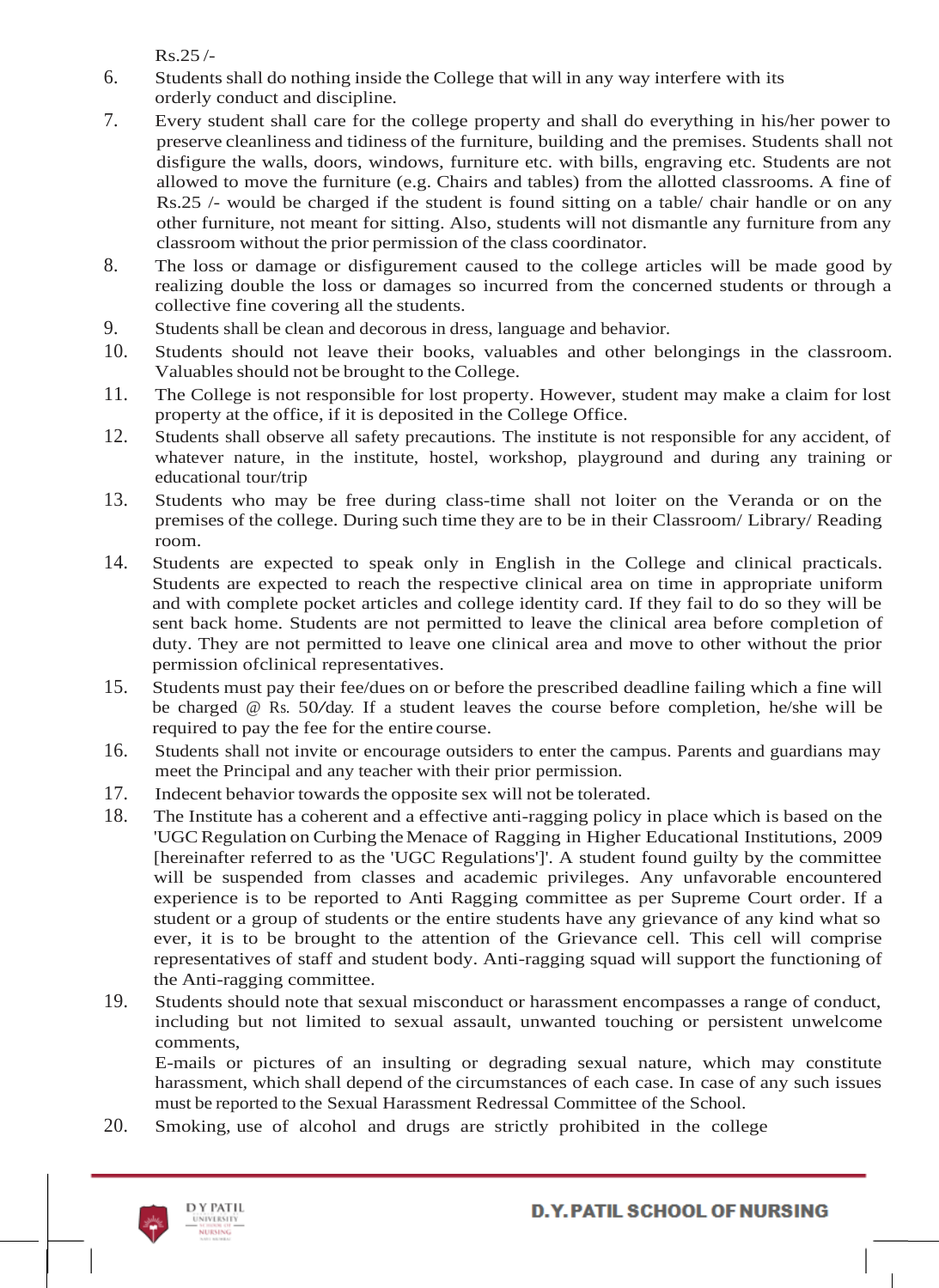premises.

- 21. In all matters not specified in the forgoing rules, students shall aim at conducting themselves respecting the rights of others so as to establish and maintain good tradition and reputation of the institution.
- 22. It is the responsibility of the students to read the notice boards regularly for important announcements made by the College office/University from time to time. They will not be excused or given any concession on grounds of ignorance or not reading notices.
- 23. Except in the meeting of the various College Associations, no student shall address any gathering in the college premises without the special permission of the Principal.
- 24. For safety purposes, the College permits non-residential students to possess personal cellular mobiles; however, these devices must remain turned over and handed over to the office during instructional days, unless they are being used for approved instructional purposes. Studentsare not permitted to possess or use personal electronic devices such as MP3 players, video or audio recorders, DVD players, cameras, games, readers, or other electronic devices at College, unless prior permission has been obtained. Any noncompliance to the above rules the resources obtained would be handed over to Principal's desk for further action.
- 25. Student Participation is encouraged and must be strengthened through the involvement of students at all levels. Therefore, all students who are a part of the Institute and who are going to be enrolled in the Institute are advised to uphold the policy and inform the Institute of any violations and assist individually and collectively to improve the quality and effectiveness of this code and appended policies.
- 26. The entire campus, lecture hall, library and administrative office is under CCTV surveillance. CCTV is used to enhance security, safety and the quality of life of the campus community by integrating the best practices of "virtual policing" with state-of-the–art technology. The institution follows a three- tier security system and students are expected to ensure discipline and personal safety.

## **B. Attendance & Leave of Absence**

- 1. Every student shall attend classes regularly and punctually and shall refrain from any action that may disturb the smooth working of the college.
- 2. When classes are in session, students shall not enter or leave the class rooms without the permission of the teachers concerned.
- 3. Every student is required to maintain a minimum of 75% attendance

separately for lectures, tutorials and/or practical; 80% for clinical conducted for each term, failing which the terms will not be granted, and the student cannot appear for the term end and/or annual examination conducted by the college on behalf of the university or by the University. The responsibility of making sure that a student has earned the required percentage of attendance (100% for the year) rests entirely upon the student that will make the student eligible to receive the graduation degree.

- 4. If the academic performance of the student is not satisfactory, the student is likely to be detained and will not be allowed to appear for the examinations conducted by the college on behalf of the university or by the university
- 5. In case of absence on account of illness, the Class Coordinator/Clinical Supervisor /Principal should be informed by the parents personally. On resuming the college, the student should report to the Principal along with the leave forms signed by the parent/guardian and the ` fitnesscertificate. Frequent absenteeism and late attendance must be avoided. Student who is late / absent for over 3 days in a month will report through the Class Coordinator to the Principal next day in the morning prior to starting the usual academics activities.
- 6. Application for leave of absence for more than 2 days due to illness should be supported by medical certificates.
- 7. A student requiring leave for a day or a part of a day should apply for it to the Class Coordinator

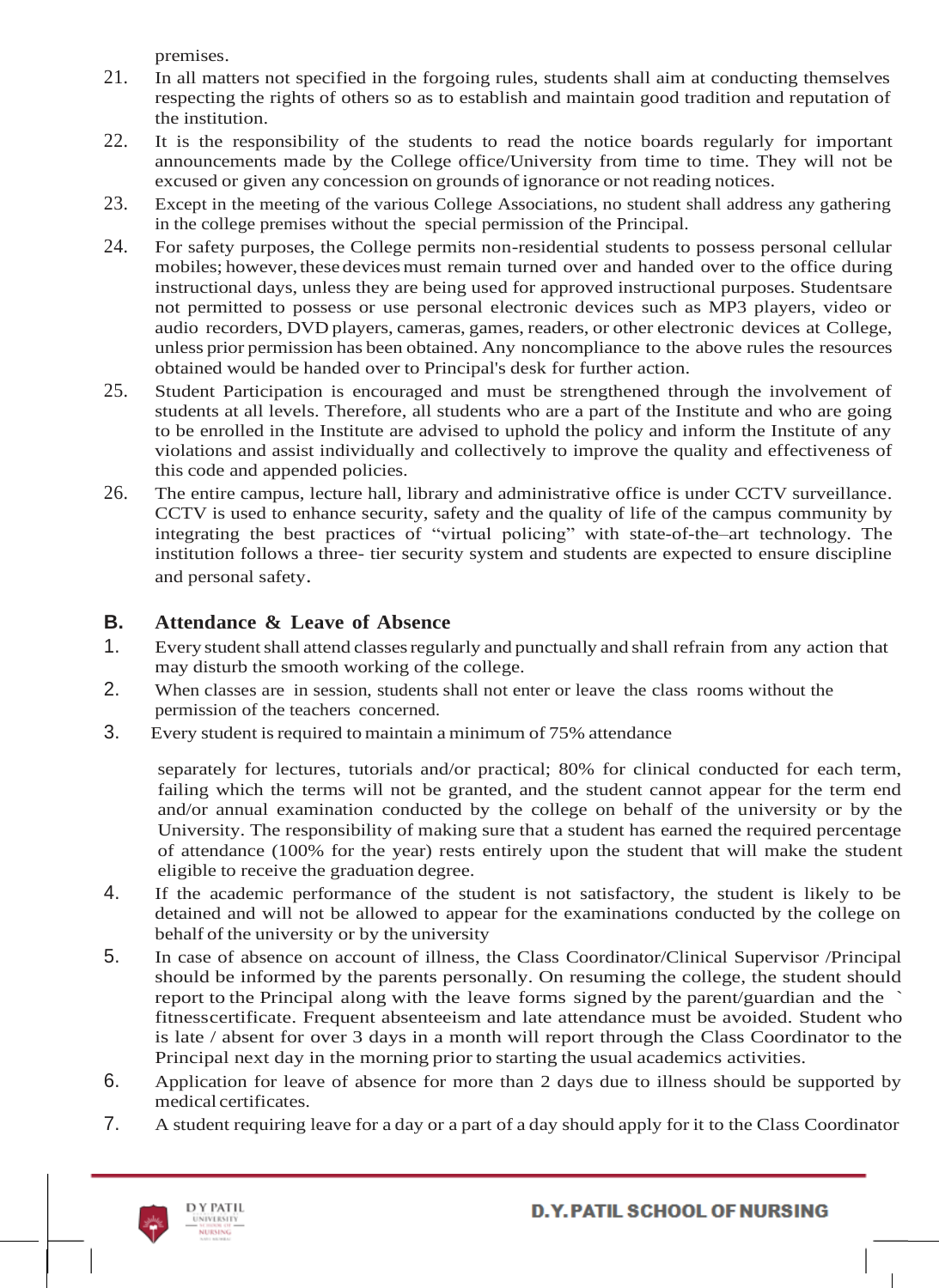and get his/her counter signature. Prior permission should be taken for planned leaves like bank work etc. Students are not allowed to go outside the campus for their personal work in uniform.

- 8. Disciplinary action including removal from the rolls will be taken against those who repeatedly absent themselves on insufficient grounds
- 9. Late arrival and early departure at or from a class are recorded as absence from the class/clinical. Students are not allowed to leave the Institute/Clinical area during working hours without the written permission of the Principal.
- 10. If any student falls short of attendance, the same attendance will be sent to the university. The Principal of the College has the authority to withhold the university examination hall ticket of the student who is falling short of attendance.
- 11. Compensatory or makeup duties will be allowed ONLY during summer vacation and such duties shouldbe completed with prior permission of Class Coordinator. There will be no carry forward of duty in the next academic year. Students proceeding to their native place during vacation should book their journey ticket only after the vacation dates are declared through written notice and ensure their make-up duty dates are confirmed. Any premature booking of journey tickets will not be entertained, they will not be allowed to go and strict action will be taken against them.
- 12. If a student is absent on the first and last working day of the college, strict disciplinary action will be taken. Full day attendance is mandatory on the first and last working day of the college. Parents/Guardians are advised not to encourage their wards to remain absent without sufficient reasons during the academic session. Medical leave will be granted strictly only as per the Institute's medical leave rules for the students.
- 13. If a student does not complete assignments on time, they will absent themselves from academics and sit in the library and complete it. The lost academic hours will be added in their makeup duty hours.

## **C. Health and Safety:**

- 1. Comply with all health and safety requirements and instructions given by College authorities and act in accordance with the safety norms.
- 2. Any major illness, pregnancy & medical leave to be reported to immediate supervisor and Principal.
- 3. Maintain the highest standards of professional ethics relevant to the profession or industry for which they are being trained

# **D. LIBRARY & LABORATORY FACILITY:**

1. Use College Information and Technology (IT) resources and other learning or support facilities provided by PDHCON, including library and computer laboratory facilities, in a responsible and appropriate manner that does not prevent or impair other students from pursuing learning opportunities or using learning and teaching resources

# **C. Examination:**

- 1. Students using unfair means at examinations will not be readmitted to the College. Actions will be initiated against such students as per the norms and procedure prescribed by the University of Mumbai or by the Maharashtra Board.
- 2. A fine of Rs 1000/- would be levied on students who delay in submitting their examinationform or is absent on the day of signing of internal marks
- 3. Students are expected to be in the examination hall 15 minutes prior to the examination.
- 4. Students are not supposed to carry their books and mobile phones to the theory and practical

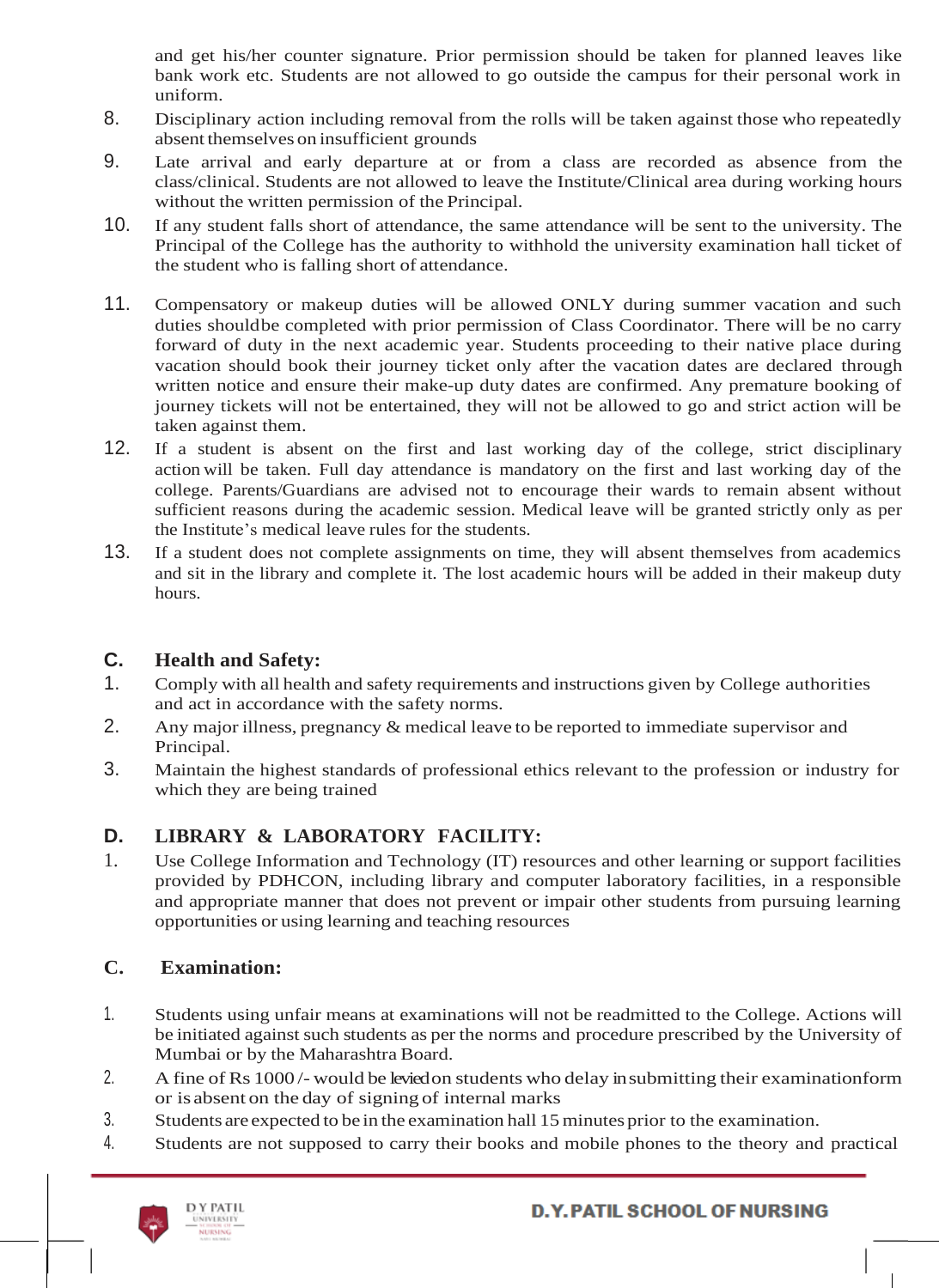Examination area.

- 5. There will be no retest conducted for any student for mid-term and pre-final examination.
- 6. If a student fails in internal assessment, the same marks will be sent to the University.

*\*Matters not covered by theexisting ruleswillrest at theabsolute discretion of thePrincipal. \*Any further rules and regulations framed by the Management and the Principal from time to time shall also be binding*

*Kindly sign and return back the attached form indicating your acceptance.*

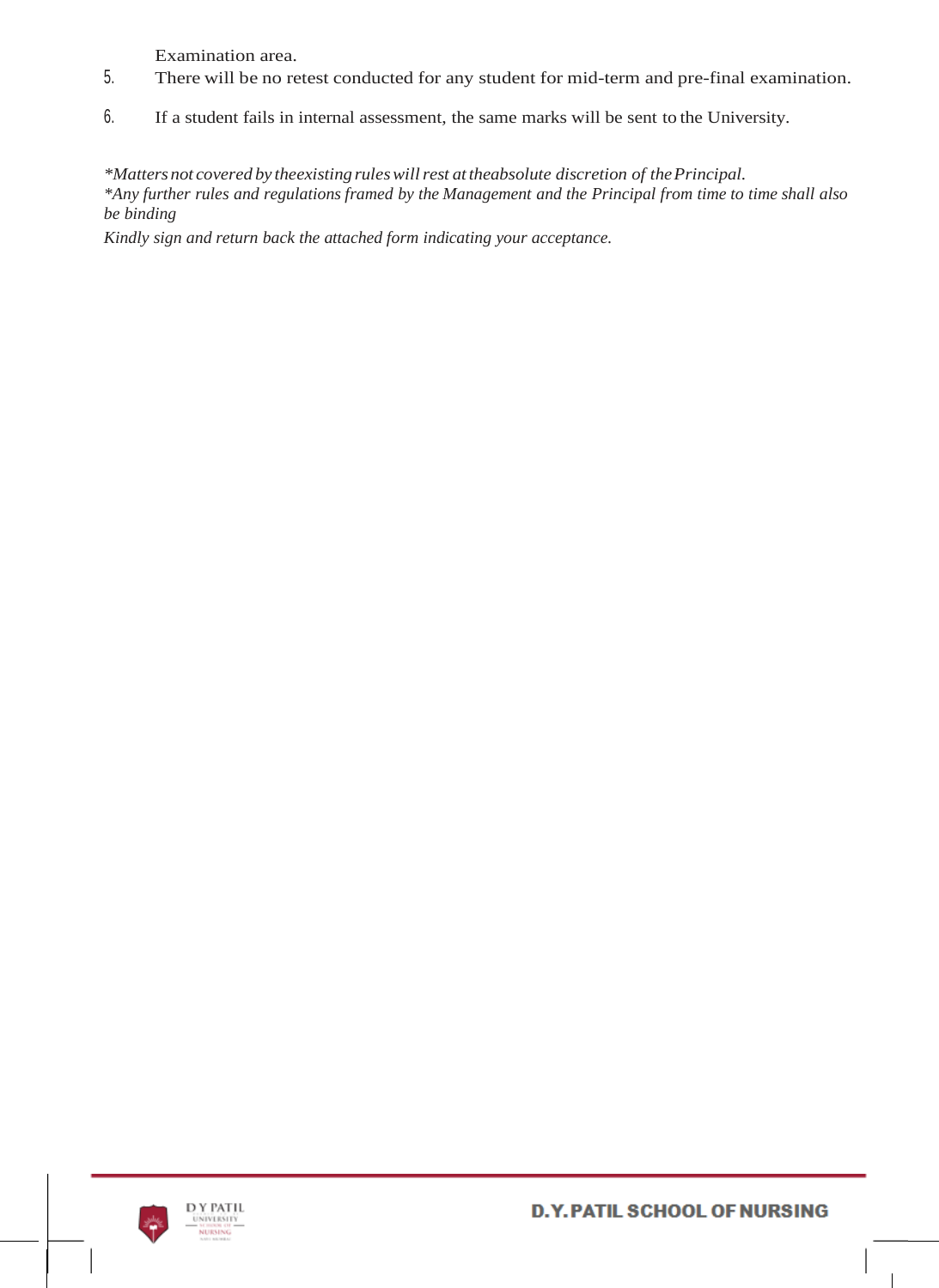Date:

| To,                                                |
|----------------------------------------------------|
| The Principal,                                     |
| Dr.D.Y.Patil College of Nursing Nerul, Navi Mumbai |

Respected Madam,

I have read and understood the rules and regulations of the college and I will abide by the same.

| Name of the student: |                        |
|----------------------|------------------------|
|                      |                        |
| Roll No.             |                        |
|                      |                        |
|                      |                        |
| $\text{Mob No.:}$ -  |                        |
|                      | Sign of the parent:    |
|                      | Date:- $\qquad \qquad$ |



 $\overline{\phantom{a}}$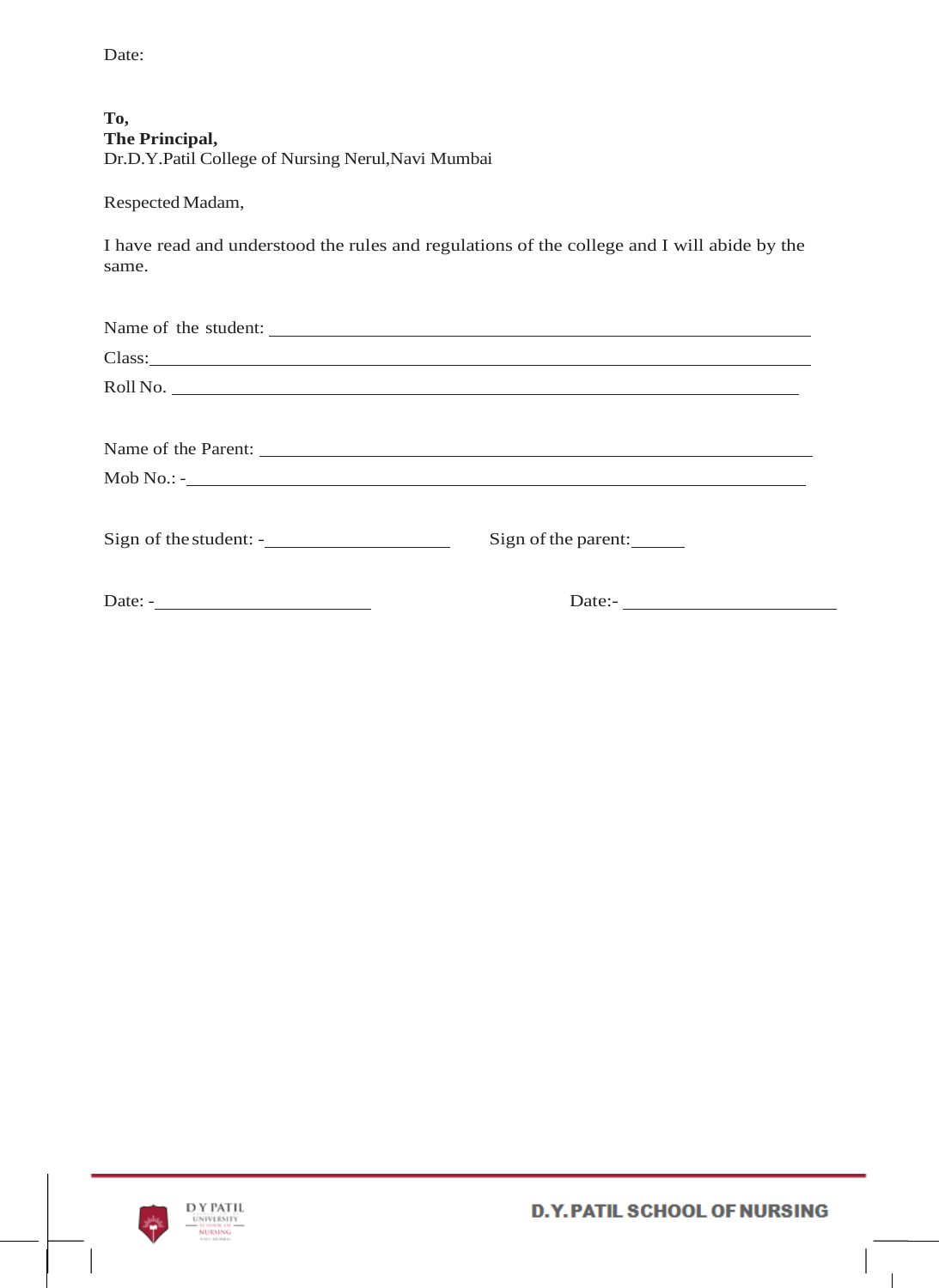## **Nursing Professional Ethics Policy**

#### Scope

This Policy applies to all School of Nursing students in the full-time, part-time, and professional programs.

#### **Research Misconduct**

Research misconduct is defined as fabrication, falsification, or plagiarism in proposing, performing, or reviewing research, or in reporting research results. The Policy applies to all School of Nursing faculty, trainees, students, and staff engaged in the proposing, performing, reviewing, or reporting of research, regardless of funding source. Allegations of research misconduct regarding a student should be referred to the Research Secretary for assessment, but may also be directed to the HOD of the responsible Specialty where the alleged research misconduct occurred.

#### **Academic Misconduct**

All issues of academic student misconduct are subject to the School of Nursing Academic Integrity Policy which is a part of Code of Conduct

#### **Non-Academic Misconduct**

All issues of non-academic student misconduct will be subject to the School of Nursing Non-Academic Integrity Policy which is a part of Code of Conduct

#### **Professional Code of Ethics**

Each student enrolled in the D Y Patil University School of Nursing is expected to uphold the professional code of ethics established for and by the nursing profession and as defined by the School. Ethics are foundational to the nursing profession. The nursing profession expresses its moral obligations, professional values and code of conduct through the ICN and INC Code of Ethics for Nurses [\(http://hmis.ap.nic.in/APNMC/pdfs/ethics.pdf\).](http://hmis.ap.nic.in/APNMC/pdfs/ethics.pdf)) Each student should read the INC Code of Ethics and is accountable for its contents.

In its Code of Ethics for Nurses, the ICN states that "Nurses have four fundamental responsibilities: to promote health, to prevent illness, to restore health and to alleviate suffering. The need for nursing is universal. Inherent in nursing is a respect for human rights, including cultural rights, the right to life and choice, to dignity and to be treated with respect.

Nursing care is respectful of and unrestricted by considerations of age, colour, creed, culture, disability or illness, gender, sexual orientation, nationality, politics, race or social status. Nurses render health services to the individual, the family and the community and coordinate their services with those of related groups".

Nursing students are expected not only to adhere to the morals and norms of the profession, but also to embrace them as part of what it means to be a Nurse. The Nurse recognizes that his/her first obligation is to the patient's welfare and that all other needs and duties are secondary; the nursing student adheres to this same value. A code of ethics makes the professional goals, values, and professional obligations of a nursing student more explicit, assisting the student in professional ethical development.

A nursing student at D Y Patil University School of Nursing will strive to act in a professional, ethical manner in accordance with the Code of Ethics for Nurses and the DYPUSON values. Each student will:

1. Be responsible for his/her own learning and clinical practice and honour other students' right

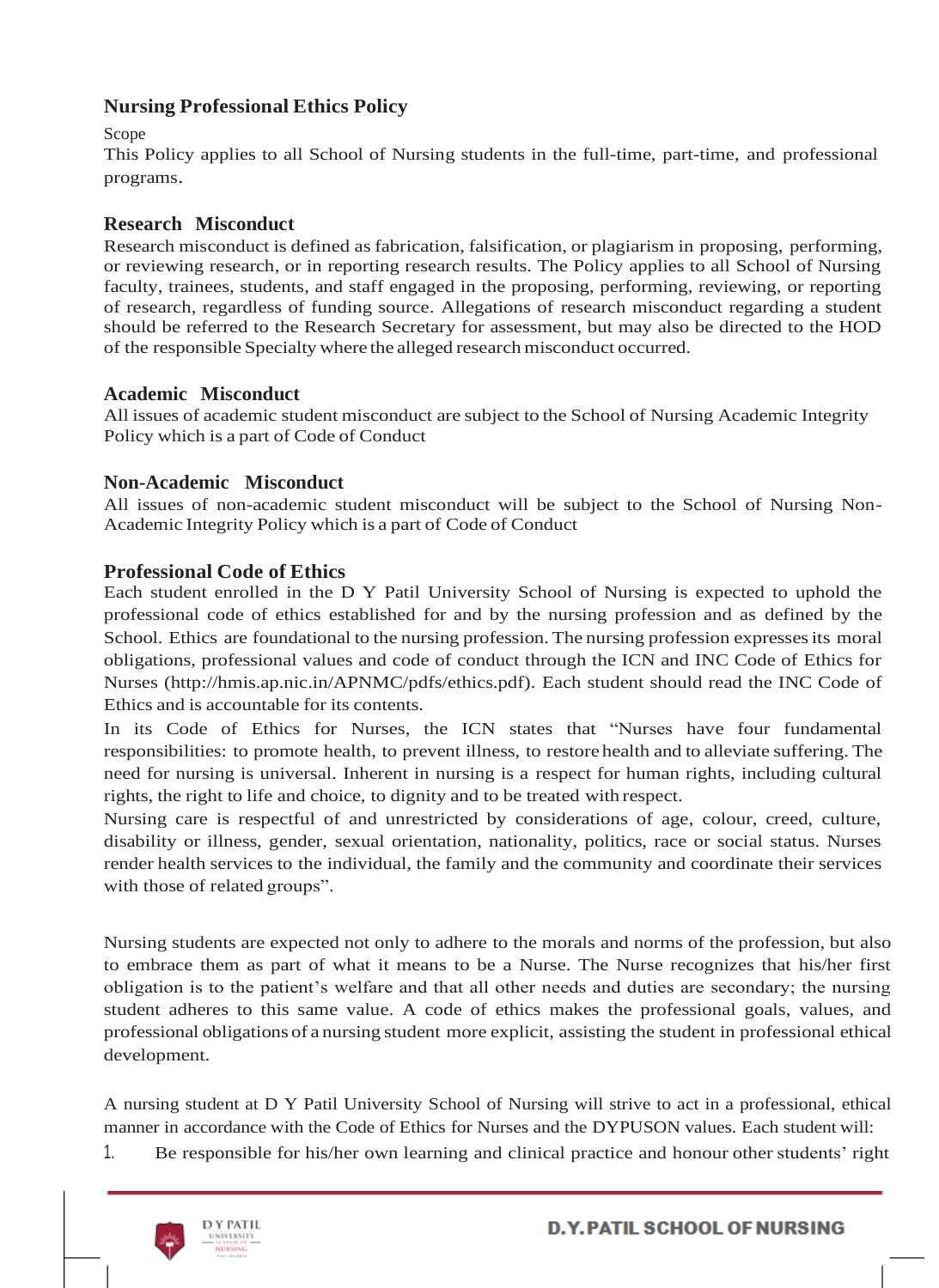to learn and be successful in academic and clinical environments.

- 2. Demonstrate respect in verbal and non-verbal behaviorsto all others in all clinical and academic settings (e.g., interact with others without using threats of, or commission of, physical harm, verbal abuse, unwanted sexual advances or contact, or other unwarranted physical contact. Arrive to class and clinical sites on time; silence beepers and cell phones in class, etc.).
- 3. Assess patient status carefully upon assuming responsibility for his/her care.
- 4. Provide safe, skilled and competent care, seeking assistance when personal knowledge and/or skill are not adequate. Avoid use of any substances of illicit origin that would impair clinical ability or judgment.
- 5. Provide the same standard of care to all patients and families regardless of race, age, sexual preference, disability, religion, economic status, employment status, or the nature of their health problems.
- 6. Provide patient care without expectation of, or acceptance of, any remuneration over and above salary (if applicable) (e.g., do not accept gratuities or personal gifts of monetary value).
- 7. Document in a thorough, accurate, genuine, and timely manner data that reflects findings from one's own personal assessment of patient, care, interventions, teaching, or the patient's and/or family'sresponse to those activities.
- 8. Act in a manner that contributes to the development and maintenance of an ethical and quality based educational and practice environment. Recognize that the primary responsibility in the clinical practice isto the patient and that respectful professional interactions are expected.
- 9. Maintain patient confidentiality. Use patient data in all school assignments, presentations, research findings and in the clinical setting in a manner that is accurate, specific, and confidential. Acknowledge real data gaps, if any that may exist in written work. Identify patient in paper by initials, not by full name registered with the hospital.
- 10. Refrain from unauthorized use or possession of school or clinical setting's equipment, patient's belongings, or items dispersed or intended for patient use (e.g., do not download university software onto a personal PC or mobile device; do not use a hospital computer terminal for personal use; do not take a patient's prescribed medication for personal use).
- 11. Reporting Professional Ethics Violations
- 12. Any member of the faculty, administration, staff or any student who has reason to suspect or believe a violation of this policy has occurred, is expected to notify the Ethics Committee Chairor Vice Principal for necessary intervention.

# **Faculty-Student Resolution of First-Time Offenses**

- 1. If a student is suspected of professional misconduct, the faculty member responsible for the course in which themisconduct allegedly occurred must, if feasible, review the facts of the case in priority with the student.
- 2. If, after speaking with the student and any witnesses, the faculty member believes that professional misconduct has occurred, the faculty member must first contact the Ethics Committee Chair or Vice Principal to determine whether the offense is a first offense, or a second or subsequent offense.
- 3. For a first offense, after faculty consultation with the Ethics Committee Chair or Vice Principal, the faculty member may choose to resolve the case directly with the student.
- 4. If such an agreement is reached, the faculty member must promptly provide the student and the Ethics Committee Chair or Vice Principal, with a letter, stating the resolution with a summary of the evidence, the findings, and the sanctions agreed upon.

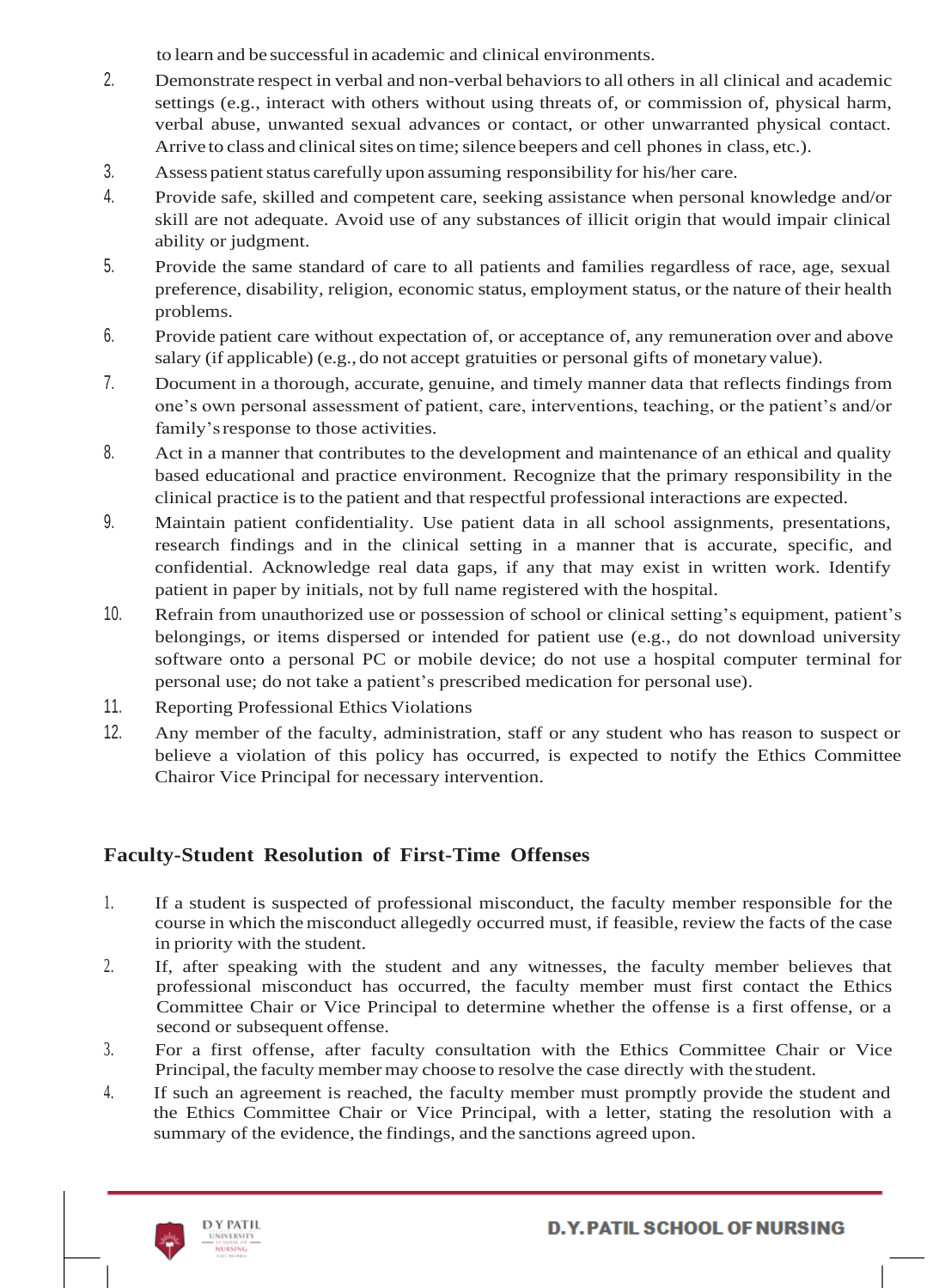5. If, however, the faculty member cannot reach an agreement with the student, the faculty member must promptly notify the Ethics Committee Chair or Vice Principal in writing of all the pertinent details of the case. In such instances, the case will proceed to an Ethics Committee hearing as outlined below.

Ethics Committee Hearing

In the case of a first offense that is not resolved between the faculty member and the student or a second or subsequent offense, the Ethics Committee Chair or Vice Principal will convene a meeting of the Ethics Board in consultation with the chair of the Ethics Committee.

In advance of the Ethics Committee hearing, the student will receive written notification of the hearing date, time, and location.

Ethics Committee Selection and Ethics Panel Hearings (College Discipline Committee)

For each matter, an ethics hearing panel will be formed. The ethics hearing panel consists of the faculty chairperson of the Ethics committee, the faculty members on the Ethics Board, the Class Coordinator for the student's program and two student members.

Each student will have a hearing assistant while appearing before an ethics hearing panel of their choice or recommended by the Ethics Board who may meet with the respective parties to assist in preparation of evidence and questioning along with the student.

Students may request and if so, must furnish the ethics hearing chair with the names of the witnessesin sufficient time to request the presence of the witnesses. This can be limited to a reasonable number. The team bringing forth the case must compile evidence and present their account of the violation during an Ethics hearing. All supporting materials for the hearing must be placed on file in the Office of the Ethics Committee Chair or VicePrincipal.

The Ethics Board will Endeavour to convene within 10 working days of receiving the request for a hearing.

In general, hearings will proceed as follows:

- 1. Introductions
- 2. Opening from the reporter
- 3. Closing statement from the reporter, if applicable
- 4. Opening and Questioning statement from the student
- 5. Questioning of the witnesses, if any, by the panel
- 6. Closing statement from student

The reporter, student or witness is only present in the room with the Panel during the time that they are being enquired. At the conclusion the Ethics Hearing Panel will be held in private.

The student is considered innocent until the ethics hearing panel has made a conclusion through evidence that a violation has occurred. The goal of the Ethics Panel is to mutually decide the outcome. If this is not possible, a decision will be made by majority vote.

The Ethics Committee Chair or Vice Principal shall, as soon after the Hearing as practicable and reasonable, prepare minutes of the hearing including:

- 1. Date, place and time of the hearing,
- 2. The names of all persons present at the hearing,
- 3. A short statement of the charge against the student,
- 4. A summary of the findings of fact and conclusions made by the Ethics Board,
- 5. A statement of the decision of the Ethics Board,
- 6. The sanction(s) recommended by the Ethics Board, if applicable

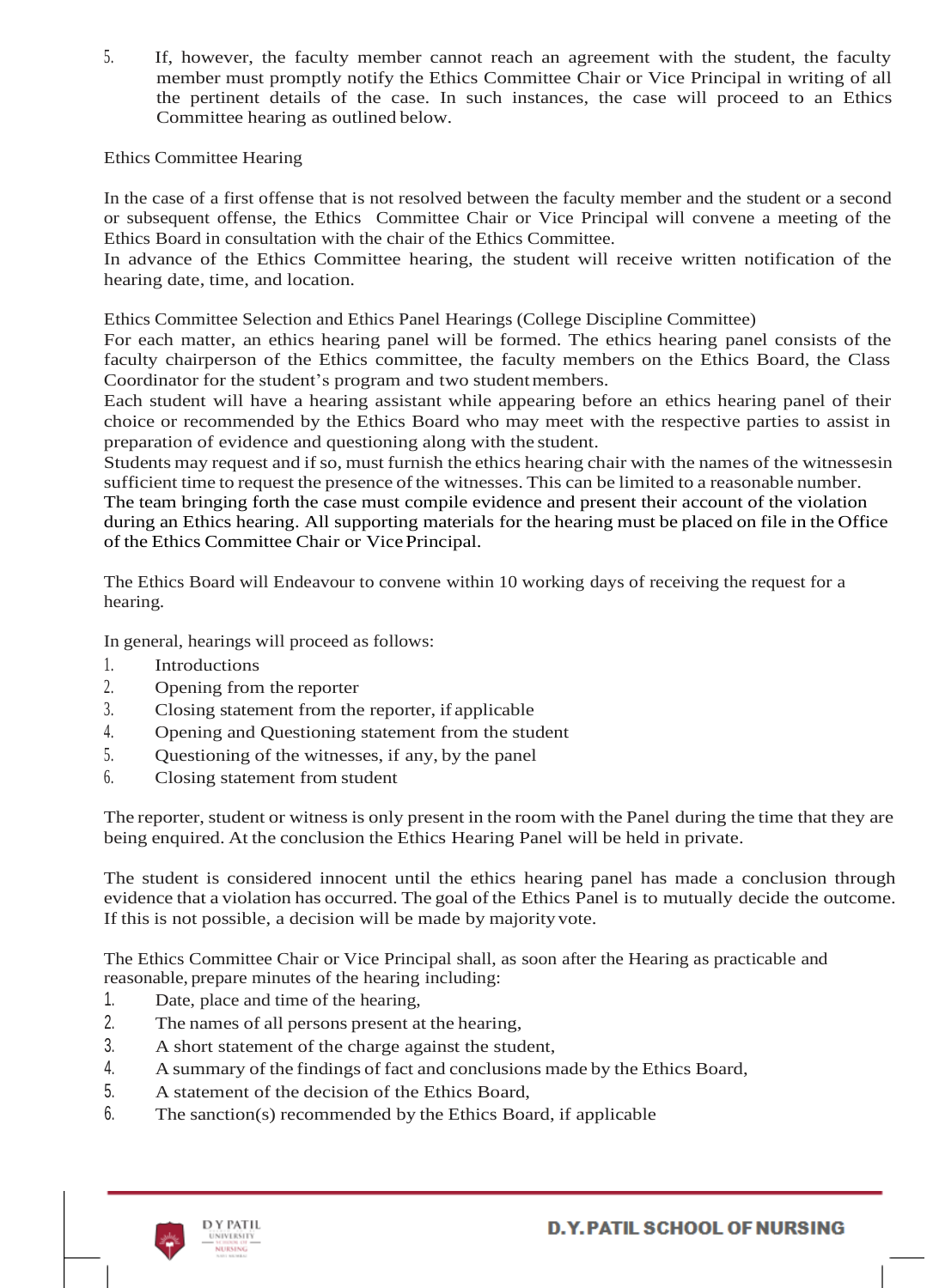The alleged violator and the initiating party will be informed in writing by the Ethics Committee Chair of the decision on whether a Policy was violated following the decision of the Ethics Hearing Panel.

Any student found not in violation of all charges of the Academic Integrity Policy will be permitted to make-up missed assignments or clinical time during the time of the hearing and appeal process.

After the hearing, the Ethics Committee Chair assists the chair in implementing the Ethics Board's decision. This will include notifying the student and appropriate faculty or School personnel.

#### Sanctions

If a student's is determined to be in violation of this Code of Conduct, the following factors may be considered in the sanctioning process:

- the specific academic misconduct atissue;
- the student's academic misconduct history; and
- Other appropriate factors.

This section lists some of the sanctions that may be imposed upon students for violations of this Code. The School of Nursing reserves the right, in its discretion, to impose more stringent or different sanctions than those listed below depending on the facts and circumstances of a particular case. Sanctions for academic misconduct under the Code are generally cumulative in nature.

The following is a probable list of proposed sanctions and what these sanctions possibly mean. The specific circumstances imposed under each sanction will depend on the specific facts and situations of each case.

#### **1. Formal Warning**

The student is notified in writing that his or her actions are in a violation of this Code, and may be subject to other actions.

#### **2. Academic**

These sanctions may include but are not limited to evaluation adjustments, including failure, on any work or course, or resubmission of a project. This may include or may not include permanent student record indication. If the sanctions include specifying on the student's transcript it will be noted on the student's official School of nursing transcript.

#### **3. Corrective or educational measures**

The student may be required to involve in other corrective or educational activities as proposed.

- 4. Probation (in consultation with the Registrar of the D Y Patil University) the student is informed that further violations of this code will result in the student being considered for immediate suspension or other appropriate disciplinary action. If at the end of the specified time period no further violations have occurred, the student is removed from probationary status.
- 5. Suspension (in consultation with the Hon'ble Registrar of the D Y Patil University) The student is notified that the student is separated from the University for a specified period of time with respect to all activities and events. Including conferring of an academic degree. A student must receive written permission from the D Y Patil University prior to re-enrolment or re-application.
- 6. Expulsion (in consultation with theRegistrar of the D Y Patil University)

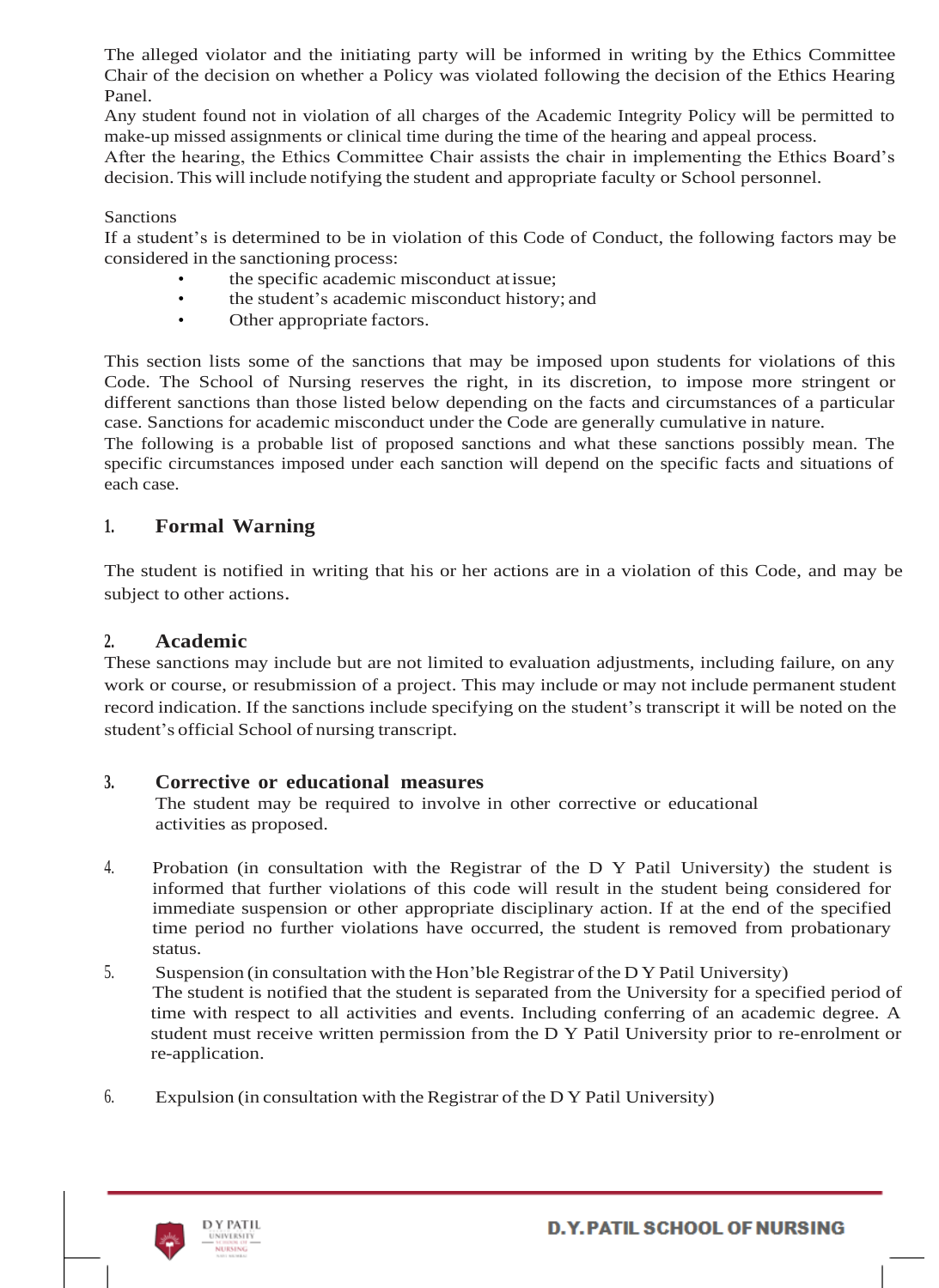Expulsion means the permanent deletion of the student's name from our University. Expulsion includes a forfeiture of all rights and degrees not actually conferred at the time of the expulsion, permanent note of the expulsion on the student's University records and academic transcript, withdrawal from all courses according to the policies, and the forfeiture of academic fees. Any student expelled from the university is forbidden from future re application to the university.

Retention, expulsion and suspension have serious long-term implications and will only be considered in extreme cases where documented classroom interventions have been unsuccessful and where regular communication with parents has failed to remedy academic or developmental concerns.

#### **Appeals Process**

The student may appeal a panel's sanction(s). A student must file any appeal within seven (7) days of the date of the notice of outcome on one or more of the following grounds:

- procedural error that could have materially affected the fortitude of responsibility or sanction(s):
- new information that was not available at the time of the hearing and that could reasonably have affected the fortitude of responsibility or sanction(s); and
- Excessiveness of the sanction(s).

Any appeal must be filed in writing with the Principal of the School of Nursing or designee for review only

The Principal of the School of Nursing or designee will simultaneously send the appeal determination, with the reasons therefore, to the

Hon'ble Registrar of the D Y Patil University as appropriate, and to the student. The decision of Hon'ble Registrar of the DYPatil University is final. No further appeals are permitted. Procedural Rights:

In connection with the resolution of alleged policy violations, a student shall:

- be notified in writing of meeting or hearing;
- be notified in writing of the charges, and the date, time and location of the hearing,

have the chance to review in advance of any meeting or hearing any information to be considered;

- be informed in writing of the outcome of any hearing, namely the findings, and any sanctions; and
- Be informed in writing of the outcome of anyappeal.

A student may advance the potential conflict of any University personnel participating in the resolution process in writing to the EthicsCommittee Chair or Vice Principal at least three days prior to the hearing date. A student may also drop out and not participate in the resolution process. The university will continue the process without the student's participation.

Communications under this Code will be conducted with students through their official university email address, and students must check their official University email on a regular basis.